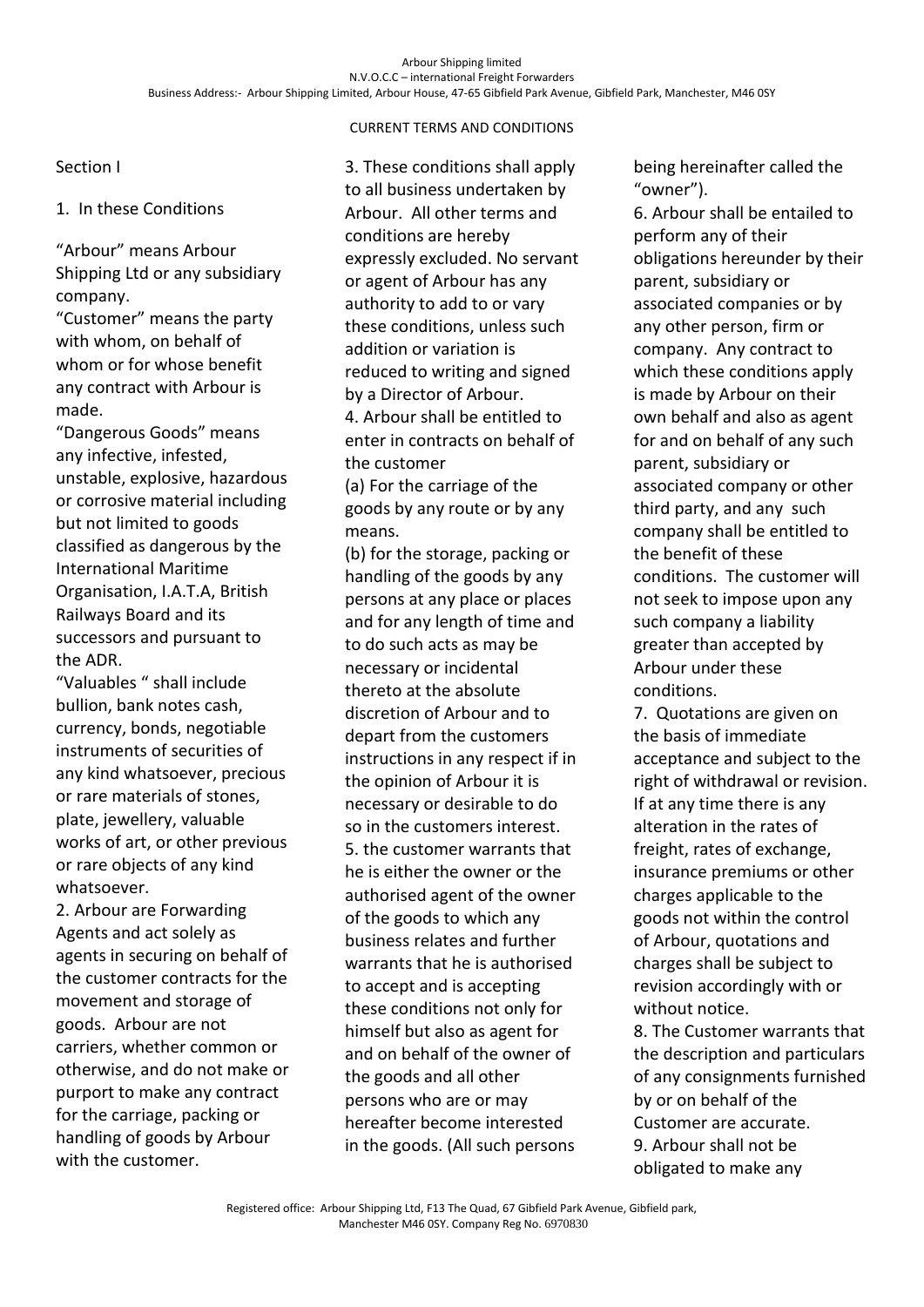declaration for the purpose of any statute or contract as to the nature or value of any goods or as to any special interest in delivery, unless required by law or expressly instructed by the customer in writing.

10. Arbour shall not be obligated to arrange for the goods to be carried, stored or handled separately from the goods of other customers. 11. Arbour will not insure the goods unless expressly instructed by the Customer in writing. Arbour shall not be obligated to effect a separate insurance on each consignment but may declare it on any open or general policy. All insurances effected by Arbour are subject to the usual exceptions and conditions of the Insurance Company or Underwriters taking the risk. Any claim on the policy and any negotiations with or proceedings against the insurers should be the responsibility of the Customer and not of Arbour. Notwithstanding that the premium upon the policy may not be at the same rate as that charged to or paid by the customer. Arbour shall not be under any responsibility or liability whatever in relation to such policy.

12. Arbour shall be entitled to retain and be paid all brokerages, commissions, allowances and other

remunerations customarily retained by or paid to Forwarding Agents. 13. Arbour shall have a general lien on all goods or documents relating to goods in their possession (whether or not any sums are outstanding in respect of the goods in their possession at the relevant time) for all sums due at any time from the Customer or Owner and shall be entitled to sell or dispose of such goods or documents at the expense of the Customer and apply the proceeds in or towards the payment of sums due on 28 days notice in writing to the Customer. 14. Arbour shall be entitled at the expense of the customer to sell or dispose of goods (a) on 28 days notice in writing to the Customer of where the Customer cannot be traced after the goods have been held by Arbour for 90 days, and

(b) without notice in the case of perishable goods which are not taken up immediately on arrival or which are insufficiently or incorrectly addressed or marked or which in the opinion of Arbour could be likely to perish in the course of carriage, storage or handling.

15. Except under special arrangement previously made in writing between Arbour and the Customer, Arbour will not accept business relating to Valuables, livestock or plants.

Should any Customer nevertheless deliver any such goods to Arbour or cause Arbour to handle or deal with any such goods other than by special arrangement previously made in writing, Arbour shall not be liable for any loss or damage to or in connection with the goods however caused.

16. Except under special arrangement previously made in writing, Arbour will not accept business relating to Dange

rous Goods. Should any Customer nevertheless deliver any such goods to Arbour or cause Arbour to handle or deal with any such goods otherwise than under special arrangement previously made in writing, the Customer shall be liable for all loss or damage caused by or connected with t he goods, howsoever arising (whether or not caused or contributed to by the negligence of Arbour) and the Customer shall indemnify Arbour in respect of claims, demands, costs and expenses arising in connection therewith and the goods may be destroyed or otherwise dealt with at the sole discretion of Arbour or any other person in whose custody they may be at the relevant time. If such goods are accepted under special arrangement previously made in writing they may nevertheless be destroyed if in

Registered office: Arbour Shipping Ltd, F13 The Quad, 67 Gibfield Park Avenue, Gibfield park, Manchester M46 0SY. Company Reg No. 6970830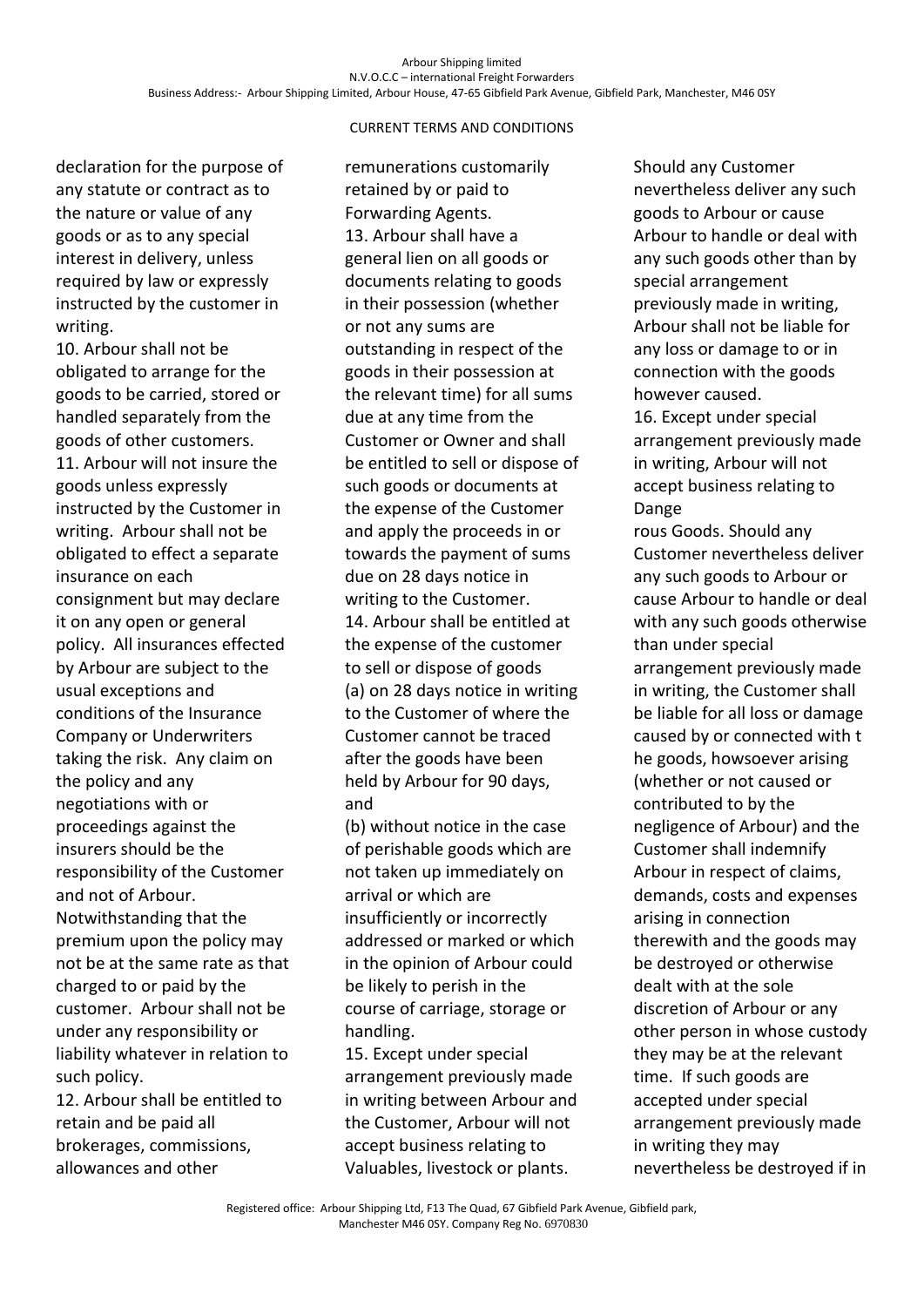the opinion of Arbour they become a danger to other goods, persons or property. 17. Where goods are consigned.

(a) on terms that they should be paid for on delivery and for any reason payment is not made in full may at their absolute discretion, reimburse the Customer with the amount of payment not so made, whereupon the Customer should on request assign to Arbour by an instrument in writing the whole of the Customer's title or interest in the goods and the right to receive payment therefore and shall co-operate fully with Arbour in enforcing all rights so assigned or (b) on terms that the goods should only be delivered to the consignee on production of a house bill of lading, delivery order or similar document and owing to the failure to demand such a document the goods are delivered to the consignee before he has paid for them in full. Arbour may, at their discretion, reimburse the Customer with the amount of payment not so made whereupon the Customer shall on request, assign to Arbour by an instrument in writing the whole of the Customer's title to or interest in the goods and the right to receive payment therefore and shall co-operate fully with Arbour in

## CURRENT TERMS AND CONDITIONS

### enforcing all rights so assigned.

18. Notwithstanding any agreement between Arbour and the Customer as to the payment of any charges due to Arbour by a consignee or other third party the Customer shall remain liable for payment of the charges of Arbour which remain unpaid for 30 days after demand for payment has been made by Arbour to the Consignee or other third party or 30 days after delivery to such a party whichever shall be the sooner. All sums due to Arbour shall be subject to interest at 4% per annum above the base rate of HSBC Bank plc from the date of payment fails due until the date of payment. 19. Save where otherwise provided i these Conditions shall not be liable to the Customer, owner or Consignee for loss, damage, delay, non – delivery or misdelivery of or to the goods unless it is proved that the loss, damage, delay, non – delivery or mis-delivery resulted from negligence or breach of duty on the part of Arbour and in no circumstances whether or not contributed to by the negligence of Arbour, will Arbour be liable for any consequential loss, loss of market or loss of profit. 20. Without prejudice to clause 19 hereof in no case shall the liability of Arbour,

however arising and whether or not contributed to by the negligence of Arbour exceed (a) the cost to the Customer of the goods in relation to which the claim is made or (b) a sum calculated at the rate of 2SDRs as defined by the International Monetary Fund per kilo gross weight of the goods, whichever is the lesser provided always that Arbour liability under clause 20(b) shall not be less than £10 or more than £15,000 in respect of any one consignment and notwithstanding the above. (c) the maximum liability of Arbour in the case of delay shall not exceed the charges levied by Arbours net of costs and charges payable to those performing the movement / or packing and / or storage characteristic of the contract. (d) the customer shall make full and prompt payment to Arbour of all sums when due without reduction or deferment on account of any claim, counter claim or set-off. 21. (a) Any claim made by the Customer or Owner against Arbour shall be made in writing and notified to Arbour. (i) in the case of damage to, or partial loss of, the goods, within 14 days of delivery thereof.

(ii) in the case of non-delivery in 14 days of the date when the goods should have been delivered and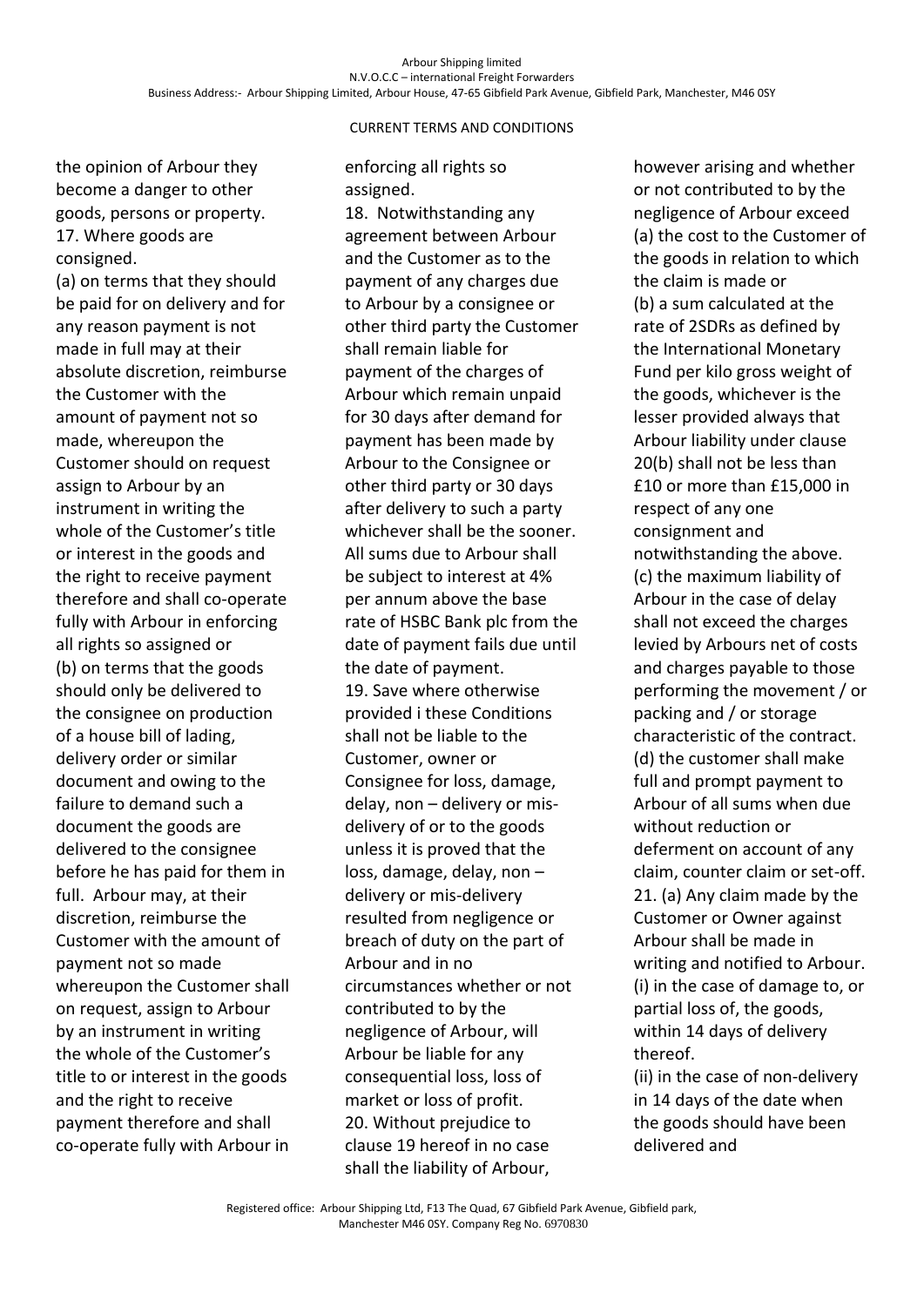(iii) in any other case within 14 days of the event giving rise to the claim.

Any claim not notified as aforesaid should be deemed to be waved and absolutely time barred.

(b) without prejudice to paragraph (a) above Arbour shall be discharged of all liability whatsoever and howsoever arising whether or not as a result of the negligence of Arbour in respect of any service provided for the Customer and which Arbour has agreed with the Customer to provide to any other party unless proceedings are issued and written notice thereof given to Arbour within 9 months of delivery of the goods in the case of damage or partial loss or from the commencement of carriage of the goods in the case of non-delivery or in any other case from the date on which Arbour entered into the agreement with the customer. 22. (a) The Customer undertakes that no claim shall be made against any Director, Servant, Agent or employee of Arbour in respect of any liability in connection with the provision of services by Arbour which are subject to these conditions. If a claim is brought by the Customer against any party in breach of this condition, the Customer undertakes to indemnify Arbour in respect of any claim

made against Arbour arising from that breach. (b) The Customer shall indemnify Arbour against any claim or liability for costs and expenses whatsoever including but not limited to duties, taxes, fines, levies and seizures by any authority in relation to the goods arising from any breach by the Customer of any warranty given to Arbour or from the negligence of the Customer or as a result of Arbour acting in accordance with the instructions given by the Customer.

(c) The Customer shall indemnify Arbour in respect of any liability incurred in excess in that set forth in these Conditions to any party in connection with the performance of the services which are the subject of the contract between Arbour and the Customer whether or not such liability arises from the negligence or Arbour.

#### SECTION II

23. Arbour are Forwarding Agents whose sole obligation is to procure contracts for the carriage, storage, packing or handling of goods by other persons on behalf of the Customer and whilst Arbour does not purport to enter into any contract for carriage or to be a carrier for the purposes of the Carriage of Goods by Sea Act 1971, Carriage by Air

Act 1961 or the Carriage of Goods by Road Act 1965 or any Acts altering, amending or superseding those Acts. 24. Without Prejudice to the exceptions and limitations contained herein Arbour shall be entitled to benefit of all exceptions and limitations in favour of the carrier or other person storing or handling the goods ( such other person together with the carrier being hereinafter called "the carrier") contained in Arbour's contract with the carrier, and where such exceptions and limitations are inconsistent with those contained herein Arbour shall be entitled to the benefit of those most favourable to them. The Customer will not seek to impose on the carrier any liability greater than that accepted by the carrier under such contract.

#### SECTION III

25. Notwithstanding the provisions of section I and II of these conditions Arbour shall be entitled to perform all of or part of any agreement with the Customer itself or by its subsidiary or associated companies and in no circumstances shall Arbour perform its obligations as a common carrier. Where Arbour performs an agreement by its associated or subsidiary companies or as principal or where Arbour is